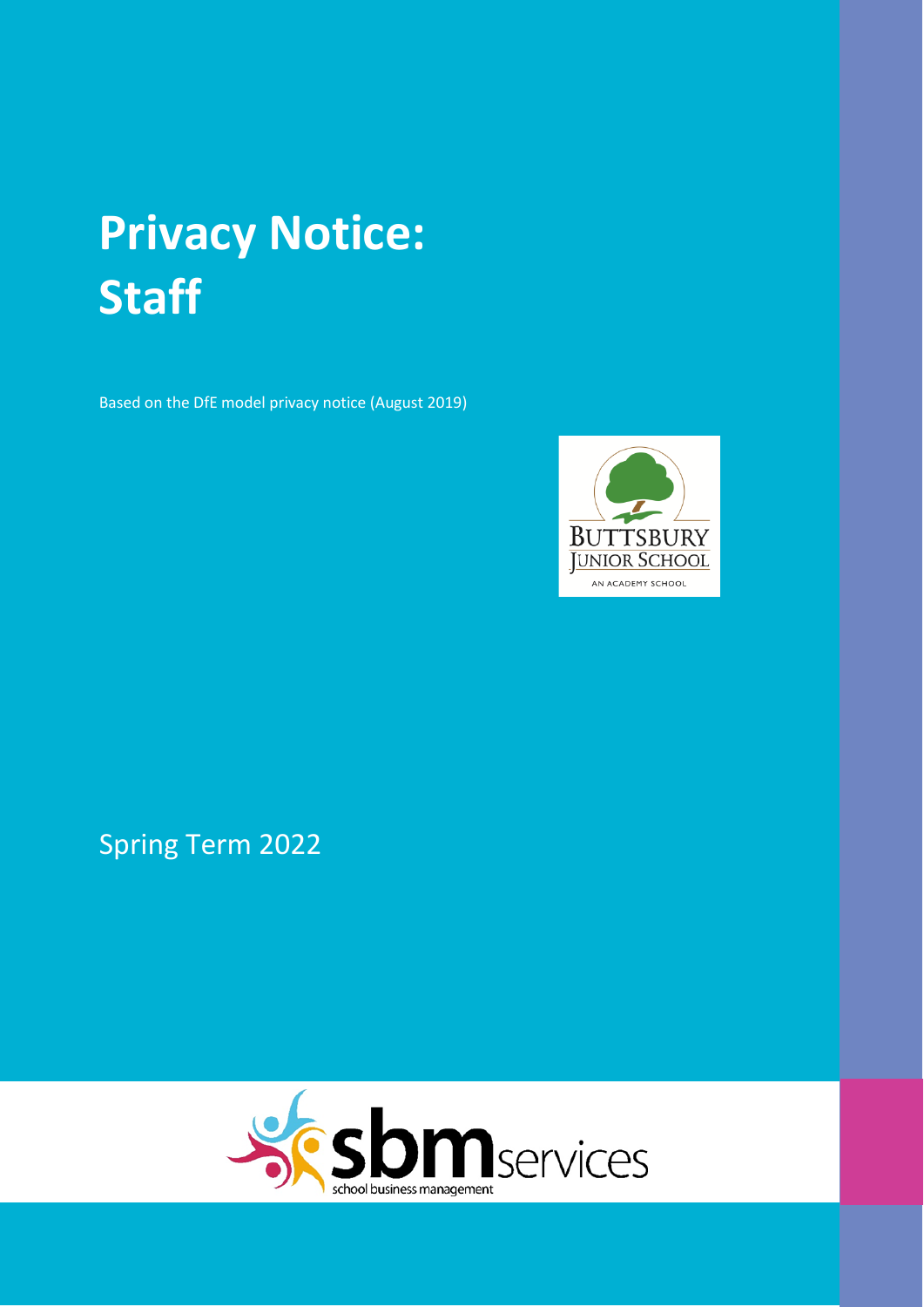# **Privacy Notice (How we use school workforce information)**

This privacy notice explains how we collect, process and manage information for the school workforce. That includes employed members of staff, volunteers, including trustees, trainee teachers, apprentices and work experience/workplace placements.

Buttsbury Junior School is the data controller for the use of personal data in this privacy notice.

# **The categories of school workforce information that we collect, process, hold and share include:**

- personal information (such as name, employee or teacher number, national insurance number)
- special categories of data including characteristics information such as gender, age, ethnic group
- contract information (such as start dates, hours worked, post, roles and salary information)
- work absence information (such as number of absences and reasons)
- qualifications (and, where relevant, subjects taught)
- medical information
- other personal information
- references

#### **Why we collect and use this information**

We share information to comply with statutory, regulatory and contractual obligations. These may include, but are not limited to:

- improving the management of workforce data across the sector enabling development of a comprehensive picture of the workforce and how it is deployed
- pay salaries and pension contributions
- informing the development of recruitment and retention policies
- allowing better financial modelling and planning
- enabling ethnicity and disability monitoring
- supporting the work of the School Teachers' Review Body
- comply with guidance such as 'Working Together' and safeguarding obligations
- facilitating good governance
- internal reviews and quality monitoring
- CPD and staffing issues

If we are required to comply with other legal obligations not listed above, we will share data only when it is lawful to do so.

#### **The lawful basis on which we process this information**

We must make sure that information we collect and use about our workforce is in line with the GDPR and Data Protection Act. This means that we must have a lawful reason to collect the data, and that if we share that with another organisation or individual we must have a legal basis to do so.

The lawful basis for schools to collect and process information comes from a variety of sources, such as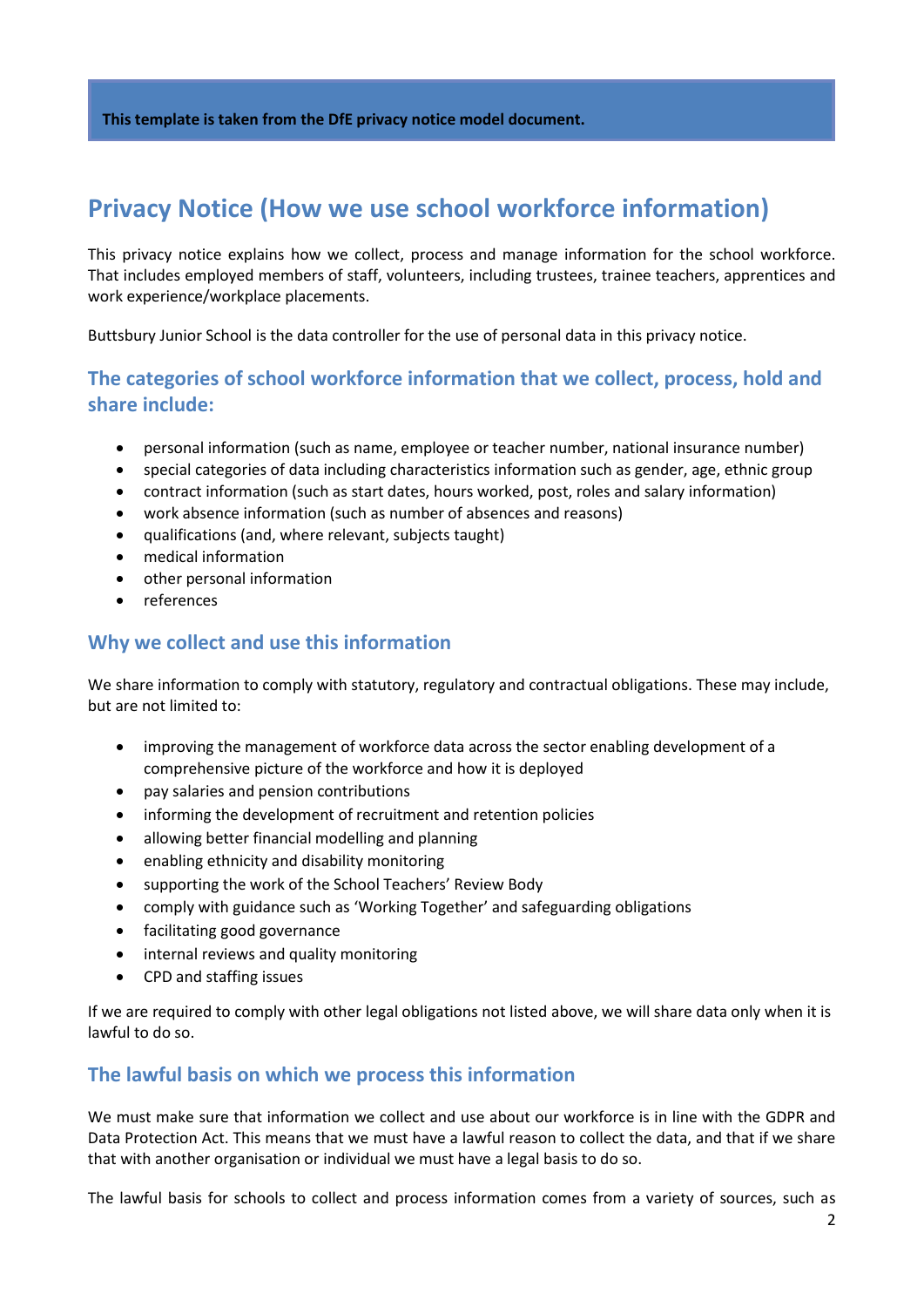Article 6 and Article 9 of the GDPR and the Safeguarding of Vulnerable Groups Act 2006. We also have obligations to organisations such as HMRC and the Department of Work and Pensions.

# **Collecting this information**

We collect personal information via parent contact forms.

Workforce data is essential for the school's operational use. Whilst the majority of information you provide to us is mandatory, some of it is provided to us on a voluntary basis. In order to comply with data protection legislation, we will inform you whether you are required to provide certain school workforce information to us or if you have a choice in this and we will tell you what you need to do if you do not want to share this information with us.

### **Storing this information**

We hold data securely for the set amount of time shown in our data retention schedule. For more information on our data retention schedule and how we keep your data safe, please visit the school's website and the GDPR policies**.**

### **Who we share this information with**

We routinely share this information with:

- our local authority
- the Department for Education (DfE)
- safeguarding and protection for children and vulnerable adults
- payroll services
- legal advisers
- insurance providers
- HMRC
- Teacher Pension Scheme and the Local Government Pension Scheme (and other pension providers)
- health professionals

### **Why we share school workforce information**

We do not share information about workforce members with anyone without consent unless the law and our policies allow us to do so.

#### **Department for Education (DfE)**

We share personal data with the Department for Education (DfE) via various statutory data collections. This data sharing underpins workforce policy monitoring, evaluation, and links to school funding / expenditure and the assessment educational attainment.

We are required to share information about our pupils with the (DfE) under section 5 of the Education (Supply of Information about the School Workforce) (England) Regulations 2007 and amendments.

All data is transferred securely and held by the DfE under a combination of software and hardware controls which meet the current government security policy framework.

For more information, please see 'How Government Uses your Data' section of this privacy notice.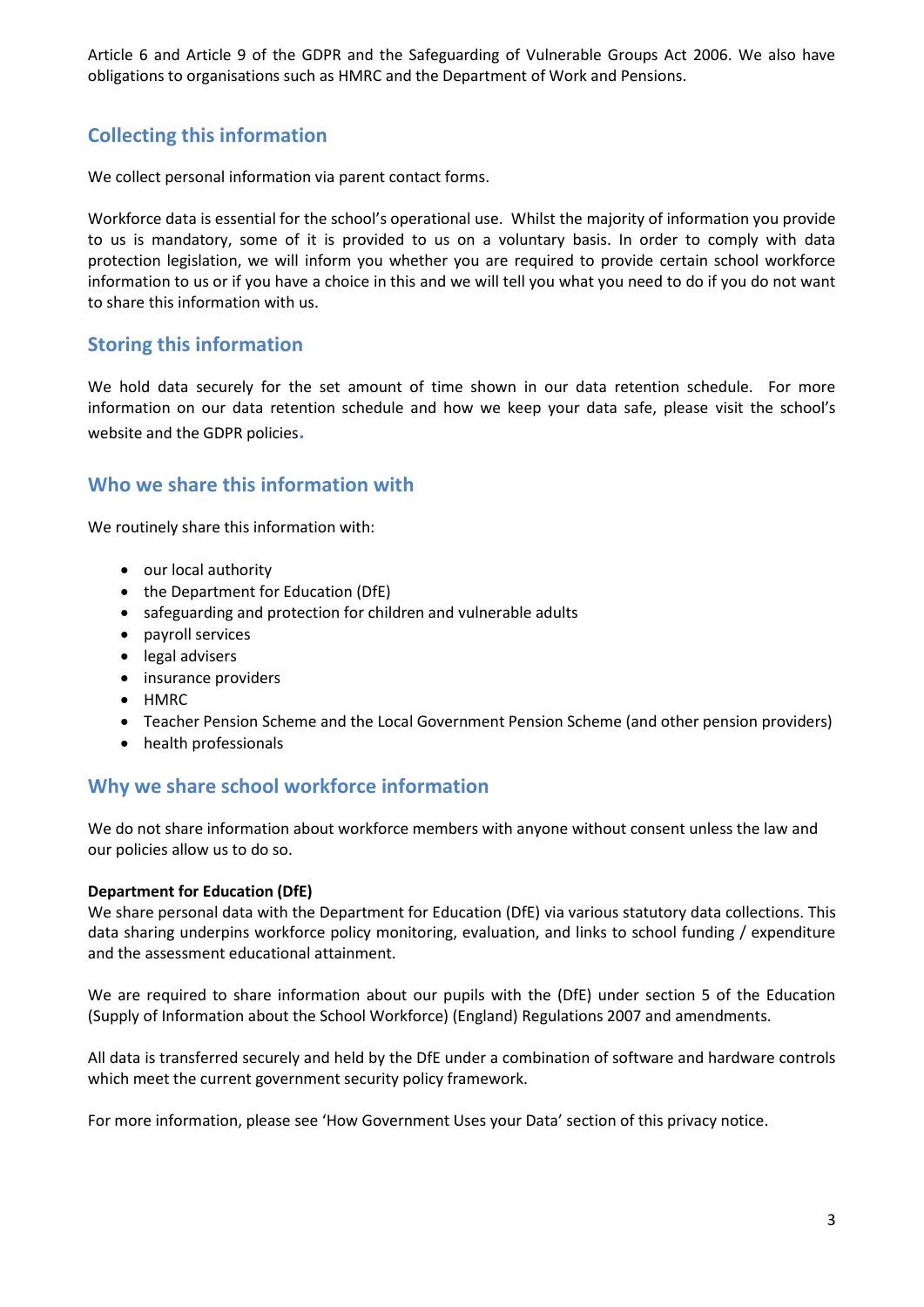# **Requesting access to your personal data**

Under data protection legislation, you have the right to request access to information about you that we hold. To make a request for your personal information, contact the School Office in the first instance

You also have the right to:

- to ask us for access to information about you that we hold
- to have your personal data rectified, if it is inaccurate or incomplete
- to request the deletion or removal of personal data where there is no compelling reason for its continued processing
- to restrict our processing of your personal data (i.e. permitting its storage but no further processing)
- to object to direct marketing (including profiling) and processing for the purposes of scientific/historical research and statistics
- not to be subject to decisions based purely on automated processing where it produces a legal or similarly significant effect on you

If you have a concern about the way we are collecting or using your personal data, we ask that you raise your concern with us in the first instance. Alternatively, you can contact the Information Commissioner's Office at<https://ico.org.uk/concerns/>

# **Withdrawal of consent and the right to lodge a complaint**

Where we are processing your personal data with your consent, you have the right to withdraw that consent. If you change your mind, or you are unhappy with our use of your personal data, please let us know by contacting the School Office in the first instance.

#### **Last updated**

We may need to update this privacy notice periodically, so we recommend that you revisit this information from time to time. This version was last updated in Spring 2020.

### **Further information**

If you would like to discuss anything in this privacy notice, please contact the School Office in the first instance.

### **More information about Data Protection and our Policies**

How we manage the data and our responsibilities to look after and share data is explained in our Data Protection policy and connected policies which are also available on our website.